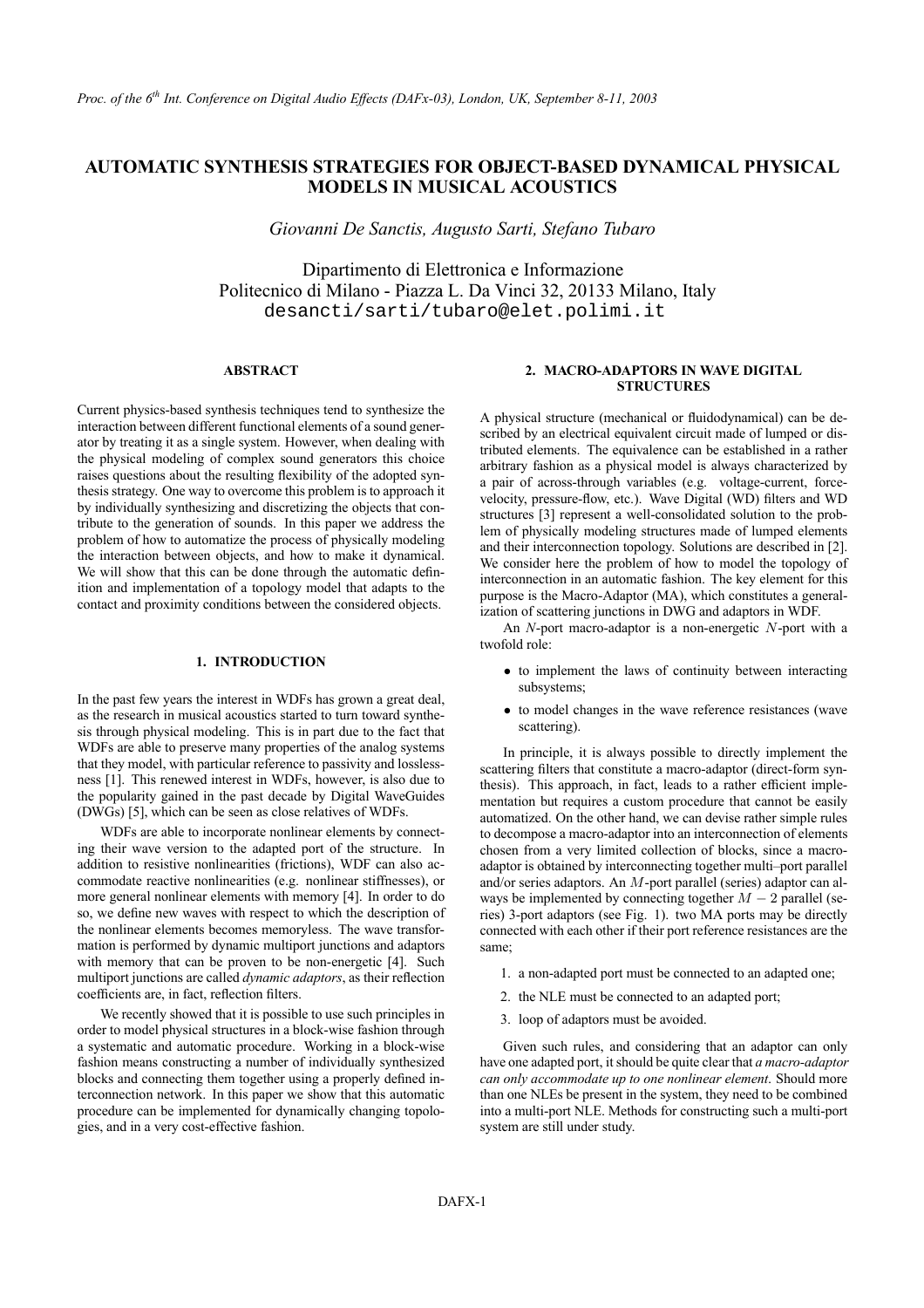

Figure 1: An M-port parallel (series) adaptor can always be implemented by connecting together  $M - 2$  parallel (series) 3-port adaptors

There is no reason to have adaptors connected in loop, because it is always possible to construct an equivalent structure without loops using a smaller number of adaptors. Moreover, a structure with loops does not have a spare adapted port and, still worse, lose its computability due to the rising of an indirect dependence between reflected and incident wave to an adapted port.

A further extension [4], defines a more general family of digital waves, which allow us to model a wider class of nonlinearities, such as nonlinear capacitors. This generalization of WDF principles include dynamic multiport junctions and adaptors, which synergetically combine ideas of nonlinear circuit theory (mutators) and WDF theory (adaptors). It can be easily proven [4] that, under mild conditions on their parameters, such multiport adaptors are nonenergetic, therefore the global stability of the reference circuit is preserved by the wave digital implementation. For this reason, such multiport junctions can be referred to as dynamic adaptors.

Any 3-port parallel (series) adaptor can be implemented as a standard parallel (series) WDF adaptor, whose ports are connected to 2-port scattering cells (two-port adaptors). This situation is shown for the series adaptor in Fig. 2, where  $\Gamma_3(z)$  is the delayed part of the reflection filter of the adapted port.

It is important to notice that, although it is to construct the dynamic scatterers in such a way to avoid local instantaneous reflections between the two new elements, we cannot modify global adaptation conditions. Any 2-port scatterer can always be "pushed



Figure 2: Any 3-port parallel (series) adaptor can be implemented as a standard parallel (series) WDF adaptor, which adapted port is connected to 2-port scattering cell.

through" a 3-port WDF adaptor, by removing it from the adapted port and inserting one like it on the other two ports, properly modifying the initial conditions. This last property allows us to model a generic macro-adaptor with memory as a memoryless macroadaptor whose ports are connected to scatterers with memory, which will come at handy when dealing with implementational issues.

## **3. AUTOMATIZING THE SYNTHESIS**

Some methods are already available for synthesizing macro-blocks, therefore the automatic synthesis procedure is based on the assumption that such elements are already available in the form of a collection of pre-synthesized structures. Currently, the family of blocks includes WD mutators [4] and other types of adaptors developed for modeling typical nonlinear elements of the classical nonlinear circuit theory (both resistive and reactive).

In order to devise a systematic approach to the implementation of W structures we need an appropriate data structure and a *method* that allows us to compute incident and reflected waves at each port of a macro-adaptor. If the circuit were memoryless, we would only need to apply our method to our data structure once in order to derive the solution vector (i.e. a configuration of waves that complies with the intrinsic I/O relationships of the blocks and the global continuity laws). In all practical cases of interest, however, our circuit is not instantaneous, therefore the solution vector ends up containing the system's *memory*. Once we assign such vector an initial configuration, at each iteration we update its content, to produce the next instance of the solution.

Currently two different methods are available: the first is inspired by the *tableau analysis method*, commonly employed in circuit theory to analytically determine the evolution of (analog, time-varying, linear) electrical circuits, while the second is based on a direct inspection of the numerical structure (the circuit) according to a tree-like structure that describes the interconnection topology of the elements. We refer to the first method as *Wave Tableau* (WT) method, and we call the second approach as *Binary Connection Tree* (BCT) method.

## **3.1. The WT method**

In its first version, the WT method was based on the solution of a linear system whose vector of unknowns contains all incident and reflected waves that appear in the circuit (also those that describe the interconnection between different adaptors within the macro-adaptor), therefore the number of components turns out to be twice the number of circuit ports[2]. This method has been recently improved by constructing the WT matrix of the sole macroadaptor, and considering as known variables the previously computed waves coming from the bipoles connected to it. The whole updating process is thus broken into two steps: one for the onestep evolution of the MA, and one for the one-step evolution of all the elements connected to the MA. This allows us to reduce the size of the linear system to be solved. Still, the WT description obtained either way is an implicit one, as the unknown vector containing both incident and reflected waves is computed at each step as a function of another vector containing just the inputs to the macro-adaptor. As a recent development of this project, it is now possible to solve the system analytically and rewrite it as an explicit state-update matrix equation in terms of a *scattering matrix* that describes the MIMO I/O relationship. This new problem formulation allows us to compute the reflected waves as an explicit function of the incident waves (which are now the system's inputs). The dimension of the WT matrix increases very rapidly with the number of bipoles that appears in the structure. As a consequence, the complexity tends to grow just as fast, even if we exploit the fact that the WT matrix tends to be quite sparse. With the introduction of the new method that brings the system into the form of a state update equation, the scattering matrix is no longer sparse and is up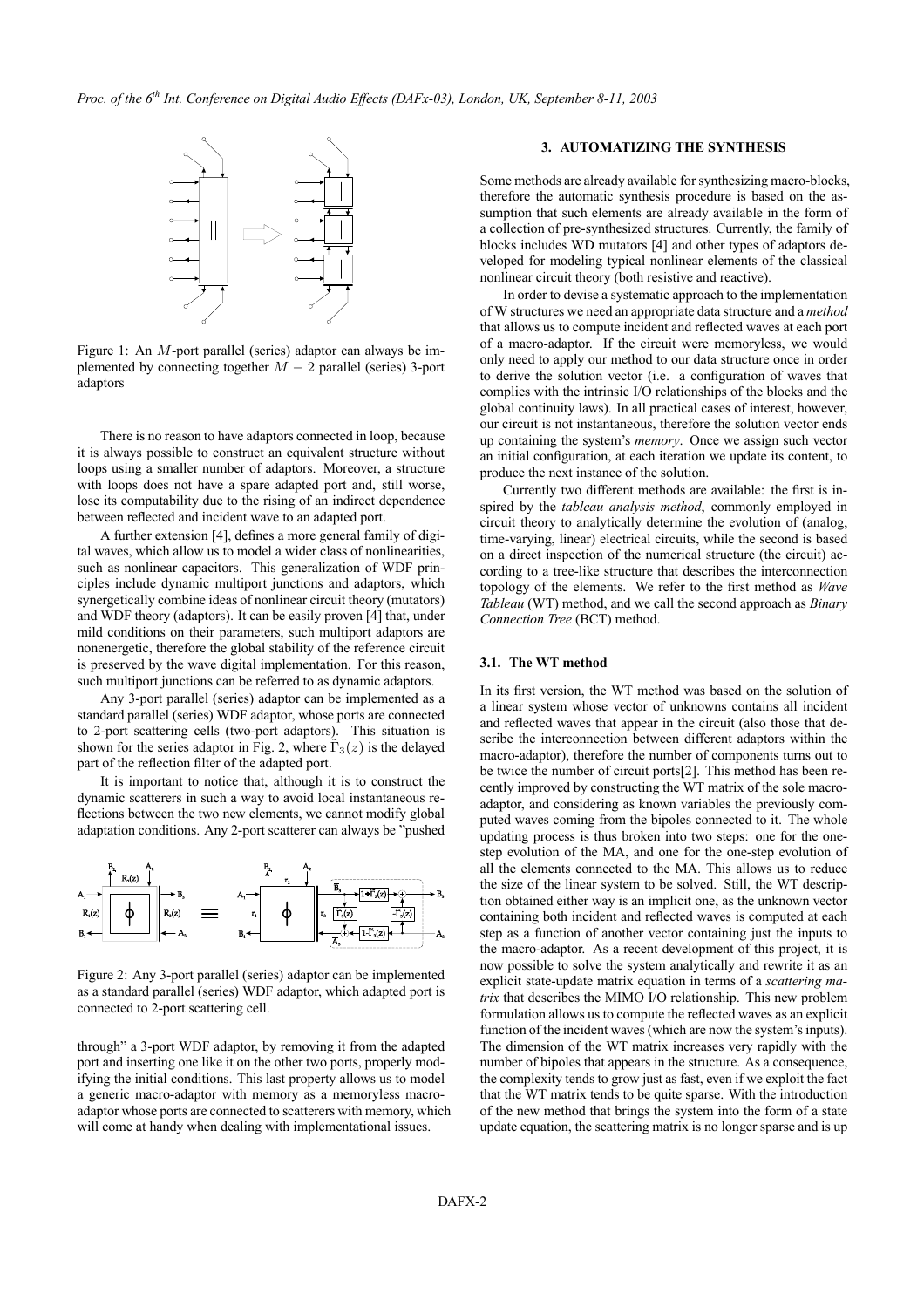to 64 times smaller, therefore the latest version of the method is far more efficient than before.

To solve a circuit in the K domain means to determine the values of the across/through pairs in each one of its ports. The classical tableau analysis for analog linear circuits is based on the construction of a linear system in the  $2N$  unknowns. The necessary equations to do so are divided into two groups:

- $N$  I/O relationships of the individual bipoles, which can be seen as *local* equations (e.g. Ohm laws);
- N equations derived from the laws of continuity (*global* equations), which describe the interconnection topology (e.g. Kirchhoff laws).

A similar method can be readily derived for W structures [2] by treating the adaptors exactly like circuit elements. Indeed, with this choice the number of unknowns becomes equal to twice the number  $P = 4N - 6$  of ports. Also in this case we will need  $2P$ equations, half of which will come from local equations, and the other half will come from global equations.

The local relationships for W descriptions take on the form of scattering equations  $\mathbf{b} = \mathbf{M}_0 \mathbf{a} + \mathbf{u}$ , which can be written in implicit form as

$$
\left[\begin{array}{cc} \mathbf{I} & -\mathbf{M}_0 \end{array}\right] \left[\begin{array}{c} \mathbf{b} \\ \mathbf{a} \end{array}\right] = \left[\begin{array}{c} \mathbf{u} \\ \mathbf{0} \end{array}\right],
$$

where a and b are the vectors of the incident and reflected waves, respectively; **u** is the vector of inputs (generators), and  $M_0$  is the scattering matrix. The dimension of such vectors is equal to the total number of ports, therefore in the case of a bipole, we end up with a scalar equation.

If the multiport adaptor is dynamical, then b depends also on the previous values of a and b

$$
\mathbf{b}(n) = \mathbf{M}_0 \mathbf{a}(n) + \mathbf{u}(n) + \sum_{k=1}^{K_a} \mathbf{M}_k \mathbf{a}(n-k) + \sum_{k=1}^{K_b} \mathbf{M}'_k \mathbf{b}(n-k)
$$

$$
\begin{bmatrix} \mathbf{I} & -\mathbf{M}_0 \end{bmatrix} \begin{bmatrix} \mathbf{b}(n) \\ \mathbf{a}(n) \end{bmatrix} =
$$

$$
= \begin{bmatrix} \mathbf{u}(n) \\ \mathbf{0} \end{bmatrix} + \sum_{k=1}^{K} \begin{bmatrix} \mathbf{M}'_k & \mathbf{M}_k \end{bmatrix} \begin{bmatrix} \mathbf{b}(n-k) \\ \mathbf{a}(n-k) \end{bmatrix} ,
$$

where the matrix  $[M'_k \, M_k]$  expresses this dependency.  $K =$  $\max(K_a, K_b)$  is seldom greater than 1.

 $_{k=1}$ 

We then need to specify a pair of equations for each interconnection. For example, if port  $i$  is connected to port  $k$ , then we have  $a_i = b_k$ ,  $a_k = b_i$ . If P is the number of ports, then we have a total of  $P$  of equations of this sort (two ports connected together need two interconnection equations).

Once we have the scattering and the interconnection relationships of all elements, we can assemble the whole system of 2P equations in  $2P$  unknowns

$$
\begin{bmatrix} \mathbf{T}_0 \end{bmatrix} \begin{bmatrix} \mathbf{b(n)} \\ \mathbf{a(n)} \end{bmatrix} = \begin{bmatrix} \mathbf{u(n)} \\ \mathbf{0} \end{bmatrix} + \sum_{k=1}^K \mathbf{T_k} \begin{bmatrix} \mathbf{b(n-k)} \\ \mathbf{a(n-k)} \end{bmatrix} ,
$$

where  $T_0$  is the memoryless portion of the tableau matrix. This matrix is made of four  $P \times P$  blocks

$$
\mathbf{T}_0 = \left[ \begin{array}{cc} \mathbf{I}_P & -\mathbf{M}_0 \\ \mathbf{C} & \mathbf{I}_P \end{array} \right]
$$

,

where  $M_0$  is the block-diagonal matrix containing the instantaneous portion of the Scattering Transfer Functions (STFs), which are the intrinsic I/O relationships of the circuit elements; C is the interconnection matrix; and  $I_P$  is the order- $P$  identity matrix. The matrix  $\mathbf{T}_k$  represents the component of the Tableau matrix that acts on those input and output samples that are delayed  $k$  time steps. In practice, the matrices  $\mathbf{T}_k$  describe the dynamics (i.e. the *history*) of the network elements.

$$
\mathbf{T}_k = \left[ \begin{array}{cc} -\mathbf{M}'_k & -\mathbf{M}_k \\ \mathbf{0} & \mathbf{0} \end{array} \right]
$$

.

.

Finally,  $\mathbf{u}(n)$  is the P-dimensional vector of known terms representing, for example, the generator's across variables at time *n*.

In principle, we should compute a solution of this system for each time sample. However, in order to speed-up the processing we can compute the inverse of  $T_0$  in the initialization phase and compute the solution as

$$
\left[\begin{array}{c}\mathbf{b(n)}\\\mathbf{a(n)}\end{array}\right]=\left[\mathbf{T_0}\right]^{-1}\left(\left[\begin{array}{c}\mathbf{u(n)}\\\mathbf{0}\end{array}\right]+\sum_{k=1}^K\mathbf{T_k}\left[\begin{array}{c}\mathbf{b(n-k)}\\\mathbf{a(n-k)}\end{array}\right]\right)
$$

This way the computational complexity is reduced from  $P<sup>3</sup>$  (typical methods for the solution of linear systems) to  $P<sup>2</sup>$  (matrixvector product).

With minor changes in the above approach, it is possible to solve circuits containing one nonlinearity, as long as the NLE is described in explicit W form  $b = f(a)$ , and is connected to the adapted port available in the macro-adaptor. This can be done by replacing the product between the coefficient of  $T_0$  in position  $(P, 2P)$  by the incident wave  $a_{2P}$  at the port  $2P$  with the term  $f(a)$ . In order to preserve the linearity of the system, this terms needs to be moved onto the other side of the equation and treated as a previously-computed variable. Indeed this is possible by exploiting the fact that the port that the NLE connects to is an adapted one. The modified system thus becomes

$$
\begin{aligned} \left[\mathbf{T}_0\right]\left[\begin{array}{c}\mathbf{b(n)} \\ \mathbf{a(n)}\end{array}\right] &= \left[\begin{array}{c}\mathbf{u(n)} \\ \mathbf{0}\end{array}\right] + \\ & + \sum_{k=1}^K \mathbf{T_k}\left[\begin{array}{c}\mathbf{b(n-k)} \\ \mathbf{a(n-k)}\end{array}\right] + \left[\begin{array}{c}\left[\begin{array}{c}\mathbf{0_{P-1}} \\ f(a_P)\end{array}\right] \\ & \mathbf{0_P}\end{array}\right] \end{aligned}.
$$

Moving this nonlinear function on the other side of the Tableau equation (removing the corresponding intrinsic description from the Tableau matrix) and treating it as a known variable means using the wave reflected by the NLE like an input to the adapted port.

By extending this last idea to all bipoles of the circuit we come to a second formulation of the WT method in which the matrix of the coefficients describes only the MA (i.e. only the adaptors within it). This is possible because all interconnections in W systems are done in such a way to avoid instantaneous (noncomputable) loops, therefore the adaptation condition (no instantaneous reflection) is satisfied either by the bipole or by the port that it connects to. This allows us to split the state-update process in two phases: in the first one we compute the waves reflected by the MA (using the Tableau system driven by the waves produced by the bipoles), and the second one we compute the waves reflected by the bipoles when driven by the waves coming from the MA.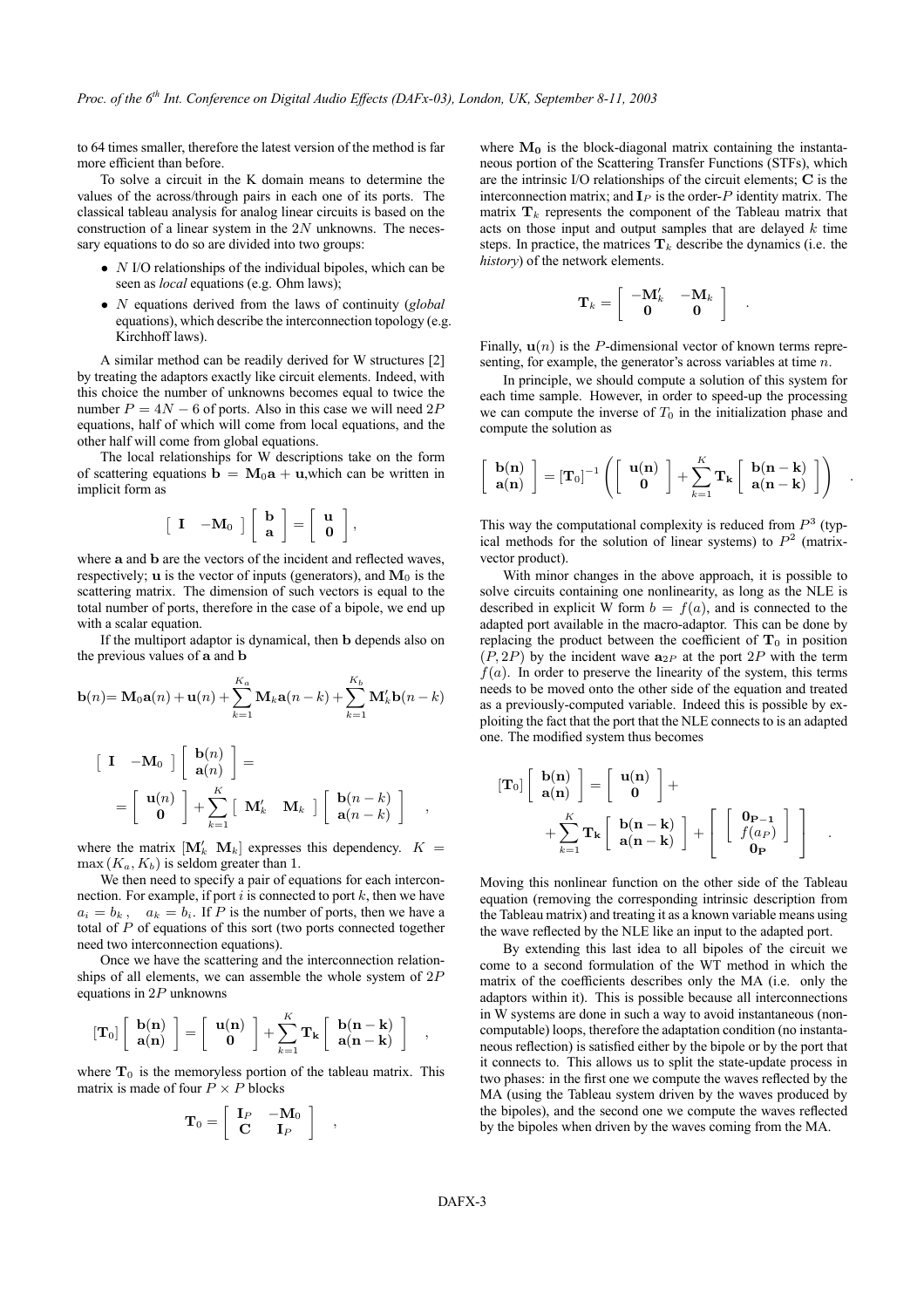The new tableau system becomes

$$
\begin{bmatrix}\n\mathbf{I}_{3L} & -\mathbf{M}_{0} \\
\mathbf{C} & \mathbf{I}_{3L}\n\end{bmatrix}\n\begin{bmatrix}\n\mathbf{b(n)} \\
\mathbf{a(n)}\n\end{bmatrix} =\n\begin{bmatrix}\n\mathbf{0}_{3L} \\
\mathbf{u(n)}\n\end{bmatrix} + \n+ \sum_{k=1}^{K} \mathbf{T}_{k} \begin{bmatrix}\n\mathbf{b(n-k)} \\
\mathbf{a(n-k)}\n\end{bmatrix} + \n\begin{bmatrix}\n\mathbf{0}_{3L} \\
\mathbf{0}_{3L-1} \\
f(a_{3L}(n))\n\end{bmatrix}
$$

In this case  $M_0$  is a 3  $\times$  3 block-diagonal matrix (the system has only three-port adaptors), C describes just the  $3L - N$  interconnections between adaptors, and  $\mathbf{u}(\mathbf{n})$  is the vector of the 3L inputs. The input vector has a total of  $N$  non-zero elements that are placed in the second half of the vector of "known variables", which allows us to distinguish the incident waves that are coming from the bipoles. When the macro-adaptor is not instantaneous, some of the matrices  $\mathbf{T}_k$  are non-zero. In conclusion, the Tableau system of the macro-adaptor is made of

- 3L intrinsic I/O relationships (which can be expressed as  $L$ matrix equations of the form  $\mathbf{b} = \mathbf{M}\mathbf{a}$
- *N* interconnection equations between macro-adaptor and bipoles  $(a_i = u_i)$
- 3L−N interconnection equations between adaptors  $(-b_i +$  $a_k = 0.$

The terms on the right-hand side of the above equation, which are known at time  $n$ , may be grouped together into a single vector  $t(n)$ .

$$
\left[\begin{array}{cc} \mathbf{I}_{3L} & -\mathbf{M}_0 \\ \mathbf{C} & \mathbf{I}_{3L} \end{array}\right] \left[\begin{array}{c} \mathbf{b(n)} \\ \mathbf{a(n)} \end{array}\right] = \left[\begin{array}{c} \mathbf{0} \\ \mathbf{t(n)} \end{array}\right] \quad . \tag{1}
$$

**The State-Update equation.** The tableau system that describes the MacroAdaptor (MA), shown in eq. (1) emphasizes the strict relationship between the input vector  $t(n)$  and the vector of incident waves  $a(n)$ . In fact, eliminating from a the elements that do not correspond to the inputs, we are left with t. In other words, if we eliminate the equations that correspond to internal interconnections in the MA, it is possible to write b as a function of t. The elimination of the non-necessary equations leads to the scattering equation of the MA, whose dimension is  $N \times N$ , just like in the analog case.

At this point we can decompose the system in the two groups of local (intrinsic) and global (extrinsic) equations. By plugging the second ones into the first ones to eliminate  $a(n)$ , we obtain

$$
\left\{ \begin{array}{l} \mathbf{b}(n) - \mathbf{M_0}\mathbf{a}(n) = \mathbf{0} \\ \mathbf{C} \mathbf{b}(n) + \mathbf{a}(n) = \mathbf{t}(n) \\ \end{array} \right. \label{eq:22}
$$
 
$$
(\mathbf{I} + \mathbf{M_0}\mathbf{C})\mathbf{b}(n) = \mathbf{M_0}\mathbf{t}(n)
$$

where, for the moment, we have assumed the adaptors to be memoryless (first equation equal to zero). If the matrix  $I + M_0C$  is non-singular, then we have

$$
\mathbf{b}(n) = (\mathbf{I} + \mathbf{M}_0 \mathbf{C})^{-1} \mathbf{M}_0 \mathbf{t}(n) = \overline{\mathbf{M}} \mathbf{t}(n) .
$$
 (2)

This way we obtain a state-update equation in explicit form, where  $t(n)$  replaces  $a(n)$ .

The dimension of the matrix  $\overline{M}$  is  $3L \times 3L$ , therefore it cannot be the MA's  $N \times N$  scattering matrix **M** that we are looking for, as the vector  $\mathbf{b}(n)$  obtained from eq. (2) contains also the waves reflected by the internal ports of the MA. The scattering matrix M can, in fact, be obtained by simply eliminating the equations relative to such internal ports. We can do so by using an appropriate  $N \times 3L$  matrix Q obtained by eliminating rows from the  $3L \times 3L$ identity matrix:

$$
\mathbf{M} = \mathbf{Q}[(\mathbf{I} + \mathbf{M}_0 \mathbf{C})^{-1} \mathbf{M}_0] \mathbf{Q}^{\mathbf{T}} = \mathbf{Q} \overline{\mathbf{M}} \mathbf{Q}^{\mathbf{T}} \quad .
$$

The pre-multiplication by Q eliminates the unnecessary rows while the post-multiplication by  $\mathbf{Q}^{\mathbf{T}}$  eliminates the corresponding columns, in order to obtain again a square matrix. If we did not perform this column removal, the elements of such columns would multiply those elements of  $t(n)$  that are zero anyway. Such elements correspond to the incident waves at the internal interconnection ports. Indeed, the input vector will have to be resized accordingly, by eliminating all the zero elements

$$
\mathbf{a}(n) = \mathbf{Qt}(n) \quad ,
$$

which results in the state-update equation of the form

$$
\mathbf{b}(n) = \mathbf{M}\mathbf{a}(n) \quad ,
$$

where  $\mathbf{b}(n)$  and  $\mathbf{a}(n)$  are now made of N elements.

#### **3.2. The BCT method**

In spite of the dramatic improvements introduced in the WT method, we decided to explore a different and novel approach, organized in iterative form. This method turns out to be the most efficient one, as it is based on a direct inspection of the numerical structure. The method starts from the incident waves to the macro-adaptor, and follows their path throughout the whole structure once every time sample. In order to generate the path, in fact, we scan a tree that describes the circuit topology. If the structure is based just on three-port junctions, the resulting connection tree turns out to be binary (hence the name binary connection tree). Like in the WT method, also with the BCT we do not necessarily need to use threeport adaptors. However, considering that any N-port adaptor can always be decomposed into the interconnection of  $N-2$  three-port adaptors (see Fig. 1), we can use a BCT with no loss of generality. The BCT formally describes the interconnection topology of the adaptors under the following rules:

- the **root** corresponds to the adaptor that the nonlinear (NL) element connects to;
- the **nodes** are 3-port standard WDF adaptors and the branching topology matches the actual adaptor's interconnection topology;
- the **leaves** correspond to the bipoles.

Once the connection tree is built, the computational procedure can be constructed in two steps: a *forward scan* of the tree (from the leaves to the root), followed by a *backward scan* (from the root to the leaves). In fact, the computation begins from the memory cells, which are in the leaves of the tree and contain all the initial conditions of the system and keeps nesting function calls until we reach the root (NL element), obtaining the reflected waves at the adapted ports of each adaptor. In the backward scan, once we have the wave reflected by the NL element, all other reflected waves can be computed, reaching the leaves again and updating their content with the reflected wave of the adaptor they are connected to. In other words, following this path we always have all necessary data to compute the waves we need.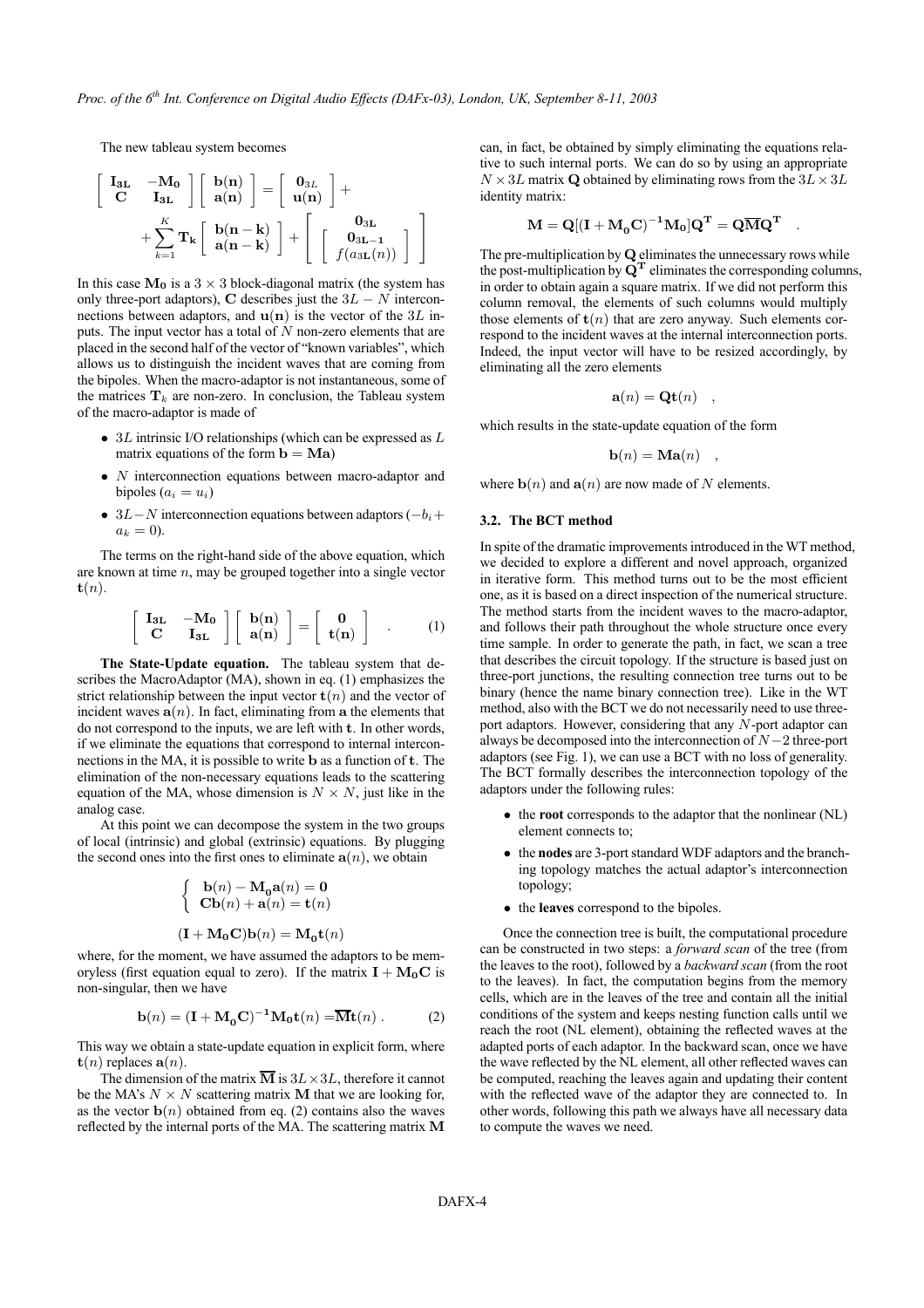*Proc. of the 6th Int. Conference on Digital Audio Effects (DAFx-03), London, UK, September 8-11, 2003*

The initialization procedure follows a similar approach. Determining the initial condition means solving a set of equations, one of which is nonlinear. Indeed, the solution of this set of equation is rather simple, as it requires a search for a fixed point. The problem is to specify the set of equations starting from the connection tree. Since during this phase the reactances are formally replaced by ideal generators, it is not possible to use W variables directly, because they do not have an adapted representation and the structure would turn out to be non-computable. However, we can still use the tree structure that describes the circuit topology, which works irrespectively of whether we are working in the W domain or in the K domain. The process can again be splitted into two phases: a forward scan (from leaves to root) and a backward scan (from root to leaves). In the first phase we derive the characteristic lines that describe the relationship between current and voltage at each node. This way, during the backward scan, knowing one of the two variables, we can compute the other one using these characteristics.

One key feature of this approach is that its computational cost and memory requirements increase linearly with the number of adaptors. Of course, this improved efficiency costs in terms of evocative power of the structure.



Figure 3: Execution time vs number of bipoles

## **4. MANAGING TIME-VARYING STRUCTURES AND TOPOLOGICAL CHANGES**

Changing any model parameter in a WD structure usually affects all the other parameters as they are bound to satisfy global adaptation conditions. Temporal variations of the nonlinearities are easily implemented by employing special WD two-port elements that are able to perform a variety of transformations on the nonlinear characteristics (non-homogeneous scaling, rotation, etc.). Temporal variations of reference resistances, on the other hand, are implemented through a re-computation of the model parameters on the behalf of a process that works in parallel with the simulator. Using the BCT method, when the value of a leaf changes, the adaptors that need to be updated are only those lying on the path that link the leaf to the root (fig.4). The parameter update, however, is not computationally intensive as it is performed at a rate that is normally only a fraction of the signal rate (e.g. 100 times slower). It is important to remember, however, that abrupt parameter changes must be carefully dealt with in order not to affect the global energy in an uncontrollable fashion.

Let us consider an object that could potentially interact with a number of other objects in a sound environment. For example,



Figure 4: Tree updating after a bipole value change.

we could think of a mallet that could potentially collide with a number of drum-like resonators. Indeed, this situation cannot be implemented with a fixed interaction topology. In order to be able to implement this dynamic topology, we need to be able to connect or disconnect objects on the fly. This can be achieved by exploiting the fact that a connection between systems becomes *irrelevant* when their contact condition is not satisfied.

Time-varying topologies can be implemented using the WT method. The operation, however, is quite complex, as it requires replacing two independent tableau systems with a single larger one. This means that we need to replace two smaller state-updated equation with a single larger one. Doing so without producing undesirable discontinuities (clicks) in the generated sound is rather difficult, as it requires extra care in the timing of the replacement and in the initialization of the system.

Working with BCTs, in fact, is simpler, as they naturally offer an enhanced flexibility in managing topological changes. Let us consider a set of independent physical systems, each represented by a BCT. We want to assess the problem of how to go about connecting them together and how their topology changes during the interaction. Assuming, for the sake of simplicity, that the two cir-



Figure 5: Interconnection between subsystems in the analog domain. The shadowed element are *pseudo-bipoles*, which act as interconnection ports

cuits connect with each other through a single port (*interconnection port*), we would like their port to become "transparent" when the objects are isolated (no contact). This means that the port resistance is zero if it comes from a series adaptor, or infinity if it comes from a parallel one. We must remember, however, that the interconnection of two circuits could originate computability problems in the W domain, particularly if both circuits contain a NLE. In a wide variety of acoustic physical models, however, NLEs are separated by instantaneously decoupling multiports, such as  $DW\hat{ds}$ , therefore they can be safely connected together.

Even when we need to interconnect a linear W system with